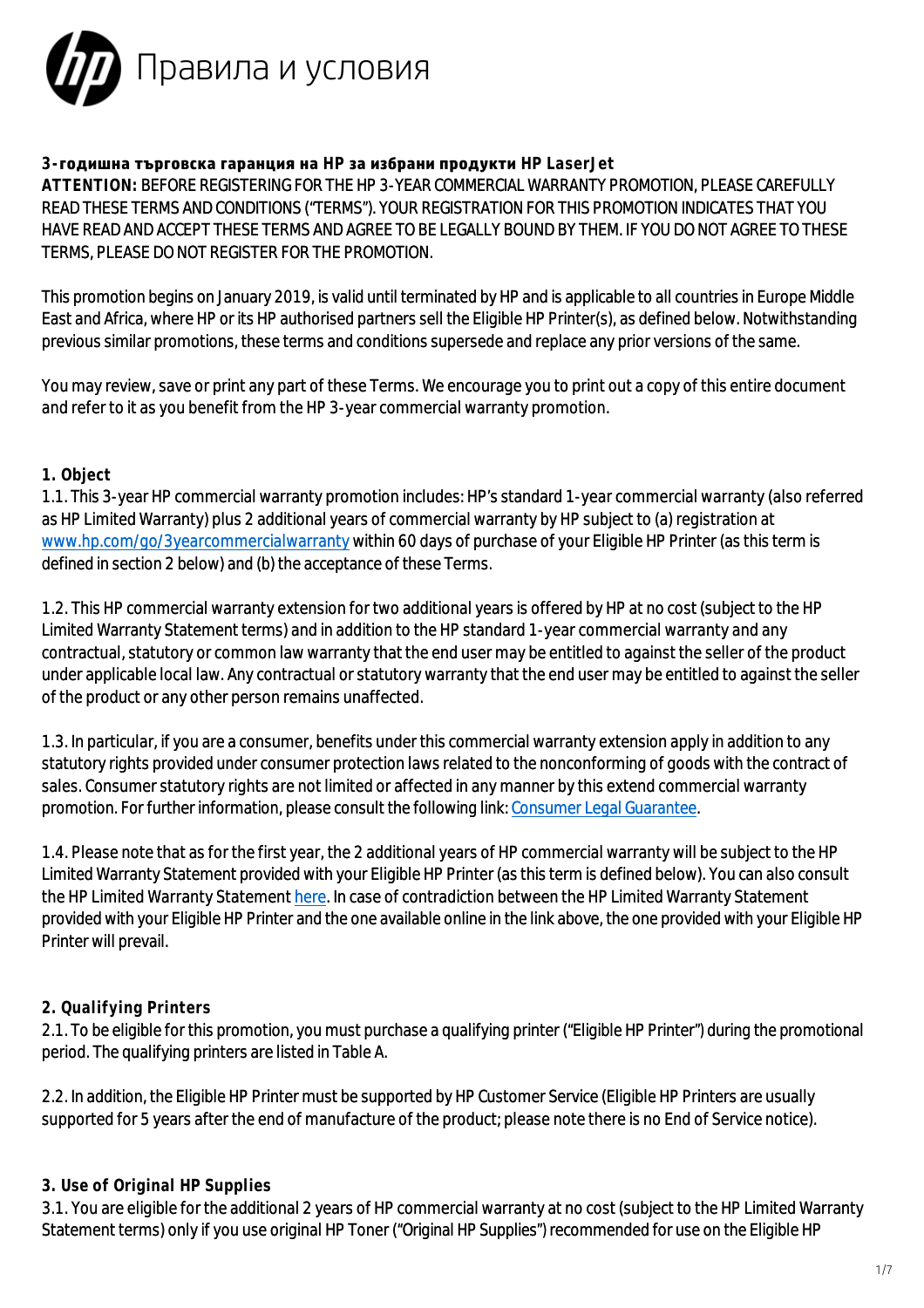Правила и условия

# Printers.

3.2. The use of non-HP or refilled cartridges will void the additional 2 years HP commercial warranty, but it will not cancel your standard 1-year HP commercial warranty. However, if during the standard 1-year HP commercial warranty the Eligible HP Printer manifests a defect and such failure or damage is attributable to the use of a non-HP or refilled cartridge, HP will charge its standard time and materials charges to service the HP Eligible Printer for the particular failure or damage. See the HP Limited Warranty Statement provided with your HP printer or click [here](http://www8.hp.com/bg/bg/privacy/limited_warranty.html) for more information.

3.3. If requested by HP, you will have to demonstrate the exclusive use of Original HP Supplies by providing the Cartridge Index obtained from an Eligible HP Printer to an authorised HP customer service representative. The Cartridge Index is a unique 8-digit HP index code generated on the Eligible HP Printer, at the time of service. When provided, the HP index code is an alphanumeric guide that reflects the ratio of original-HP and non-HP supplies used during the life of the printer.

3.4. The authorised HP customer service representative will provide all necessary instructions for retrieving the Cartridge Index. The Cartridge Index may be obtained from:

- a. a printed configuration page from an Eligible HP Printer; or
- b. the embedded web server for an Eligible HP Printer; or
- c. the control panel of select devices.

3.5. Please note that HP does not track any data without consent by the end user. No tracking or communication with the device is required for this promotion. No communication between HP and the device is necessary to obtain the HP Index Code.

### **4. Application for HP 3-year commercial warranty**

4.1. Applications for this 3-year HP commercial warranty promotion must be submitted no later than 60 days after the date of purchase of the corresponding Eligible HP Printer.

4.2. Applications must be submitted by end user only (i.e. customers purchasing products for their own use).

4.3. Applications are limited to a maximum of 50 Eligible HP Printers per each single end user.

**5. How does the HP 3-Year Commercial Warranty promotion work?**

5.1. You can register for this promotion at: [www.hp.com/go/3yearcommercialwarranty](https://www.hp.com/go/3yearcommercialwarranty). You must provide HP with all the mandatory information requested at the above registration website.

5.2. You will also be required to submit to HP the serial number and product code of the newly purchased Eligible HP Printer, and personal details such as name, address, postcode and email. In addition, a copy of a dated sales or delivery receipt showing the date of purchase, name of the authorised HP reseller or retailer and product description ("Proof of Purchase") of the new Eligible HP printer must be made available/sent to HP.

5.3. You can use any of the following methods to provide the Proof of Purchase:

a. Customers can upload the Proof of Purchase documents at the time of registering at: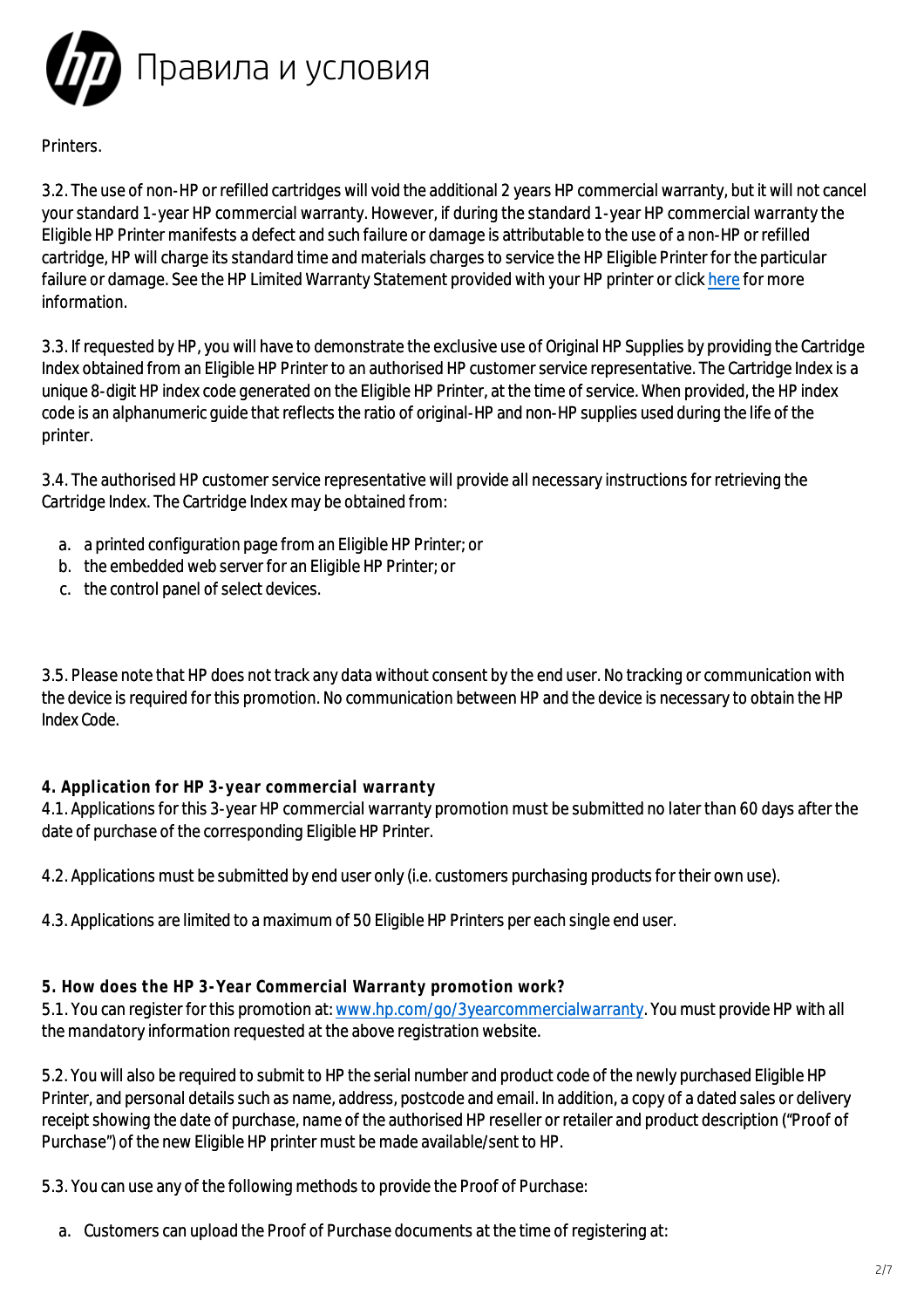

### [www.hp.com/go/3yearcommercialwarranty](https://www.hp.com/go/3yearcommercialwarranty);

b. Send the Proof of Purchase documents by Fax : +49 7031 7632 5111

Post:

HP c/o TechProtect GmbH Promotion Services Postfach 1242 D-71088 Holzgerlingen ГЕРМАНИЯ

Email: [promotions@gps1.hp.com](mailto:promotions@gps1.hp.com)

If you are sending us the Proof of Purchase by fax, post or email, it is mandatory that (i) you mention the promotion registration request reference number and (ii) that you do so within fourteen (14) days of your visit to the registration website. Without presentation of proof of purchase within this time, your request to register for the promotion will be cancelled.

### **6. Serial number**

If you do not provide the correct serial number, we will not be able to upgrade your standard HP 1-year warranty to the HP 3-year commercial warranty.

## **7. Exclusion of combination with other HP Care Pack Services**

If you have already purchased an electronic HP Care Pack and registered it, you are not able to participate in this promotion. When you have registered for this promotion, you will not be able to purchase HP Care Pack Services for the registered product. Therefore, please do not register for this promotion if:

- a. you do not intend to use Original HP Supplies only or comply with other conditions set forth in these Terms; or
- b. you would like to benefit from alternative HP Care Pack services beyond the standard HP 1-year commercial warranty.

### **8. Personal data**

HP's Privacy Statement at <http://www8.hp.com/us/en/privacy/privacy.html> governs the collection and use of any personal data. By submitting your personal data, you agree to the terms of the HP Privacy Statement. Upon request, you can withdraw previous consent granted or request correction, amendment, restriction, anonymisation or deletion of your personal data by clicking this link: [https://h41268.www4.hp.com/live/index.aspx?qid=3394.](https://h41268.www4.hp.com/live/index.aspx?qid=3394) In certain cases, your request may be denied on the basis of a legitimate exception such as where making the information available would reveal personal data about another person or where we are legally prevented from disclosing such information.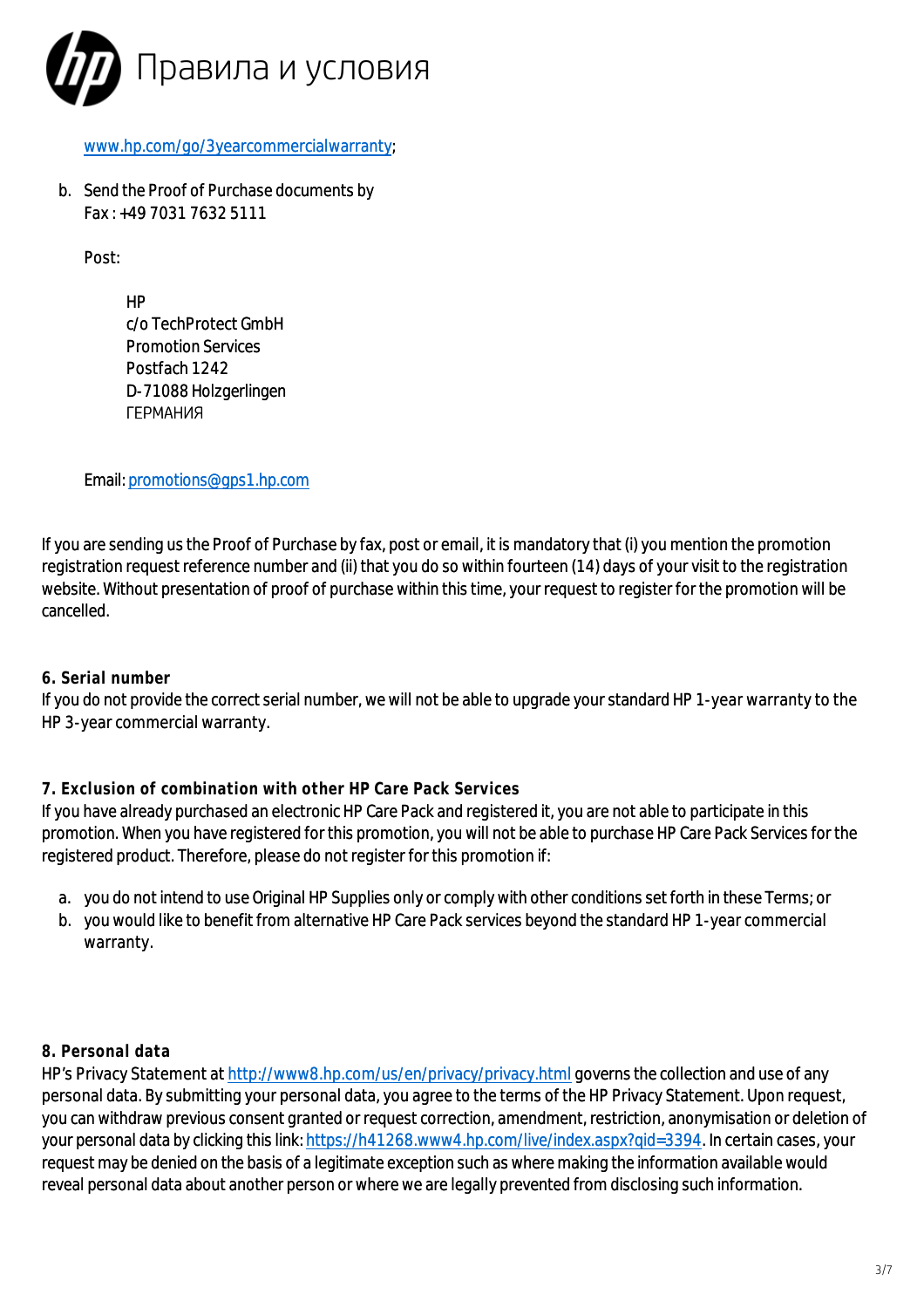

### **9. General**

9.1. Should you not comply with these Terms, HP is entitled not to provide the 2 additional years of HP commercial warranty for the registered product. Any failure to meet the conditions at any time will invalidate the claim and end the Agreement.

9.2. Promotion registrations that are incomplete or that contain false statements cannot be processed.

9.3. HP may withdraw this promotion and/or change its terms at any time, without notice.

9.4. Once registered, the HP commercial warranty will be extended to 3 years only if you have used original HP Supplies and comply with these Terms in their entirety.

**Table A:**

| Код           | Участващи продукти НР                        | удължаване на гаранцията                        | Продуктът е наличен<br>ДО |
|---------------|----------------------------------------------|-------------------------------------------------|---------------------------|
| J8H60A        | HP LaserJet Pro M501n                        | U9ZS8E - HP 3 years Extended<br><b>Services</b> | 31.7.2023 г.              |
|               | J8H61A   HP LaserJet Pro M501dn              | U9ZS8E - HP 3 years Extended<br><b>Services</b> | 31.7.2023 г.              |
| F2A69A        | HP LaserJet Enterprise M506dn                | U9ZS8E - HP 3 years Extended<br><b>Services</b> | 31.7.2023 г.              |
|               | F2A70A   HP LaserJet Enterprise M506x        | U9ZS8E - HP 3 years Extended<br><b>Services</b> | 31.7.2023 г.              |
|               | 1PV87A   HP LaserJet Enterprise M507dn       | U9ZS8E - HP 3 years Extended<br><b>Services</b> | 31.7.2023 г.              |
|               | 1PV88A   HP LaserJet Enterprise M507x        | U9ZS8E - HP 3 years Extended<br><b>Services</b> | 31.7.2023 г.              |
|               | B5L23A   HP Color LaserJet Enterprise M552dn | U9ZS8E - HP 3 years Extended<br><b>Services</b> | 31.7.2023 г.              |
|               | B5L24A   HP Color LaserJet Enterprise M553n  | U9ZS8E - HP 3 years Extended<br><b>Services</b> | 31.7.2023 г.              |
|               | B5L25A   HP Color LaserJet Enterprise M553dn | U9ZS8E - HP 3 years Extended<br><b>Services</b> | 31.7.2023 г.              |
| <b>B5L26A</b> | HP Color LaserJet Enterprise M553x           | U9ZS8E - HP 3 years Extended<br><b>Services</b> | 31.7.2023 г.              |
|               | A8P79A   HP LaserJet Pro MFP M521dn          | HP 3 years Extended Services                    | 31.7.2023 г.              |
|               | A8P80A   HP LaserJet Pro MFP M521dw          | HP 3 years Extended Services                    | 31.7.2023 г.              |
| CZ271A        | HP LaserJet Pro Color MFP M570dn             | HP 3 years Extended Services                    | 31.7.2023 г.              |
| CZ272A        | HP LaserJet Pro ColorMFP M570dw              | HP 3 years Extended Services                    | 31.7.2023 г.              |
| <b>F2A76A</b> | HP LaserJet Enterprise MFP M527dn            | U9ZS8E - HP 3 years Extended<br><b>Services</b> | 31.7.2023 г.              |
|               |                                              |                                                 |                           |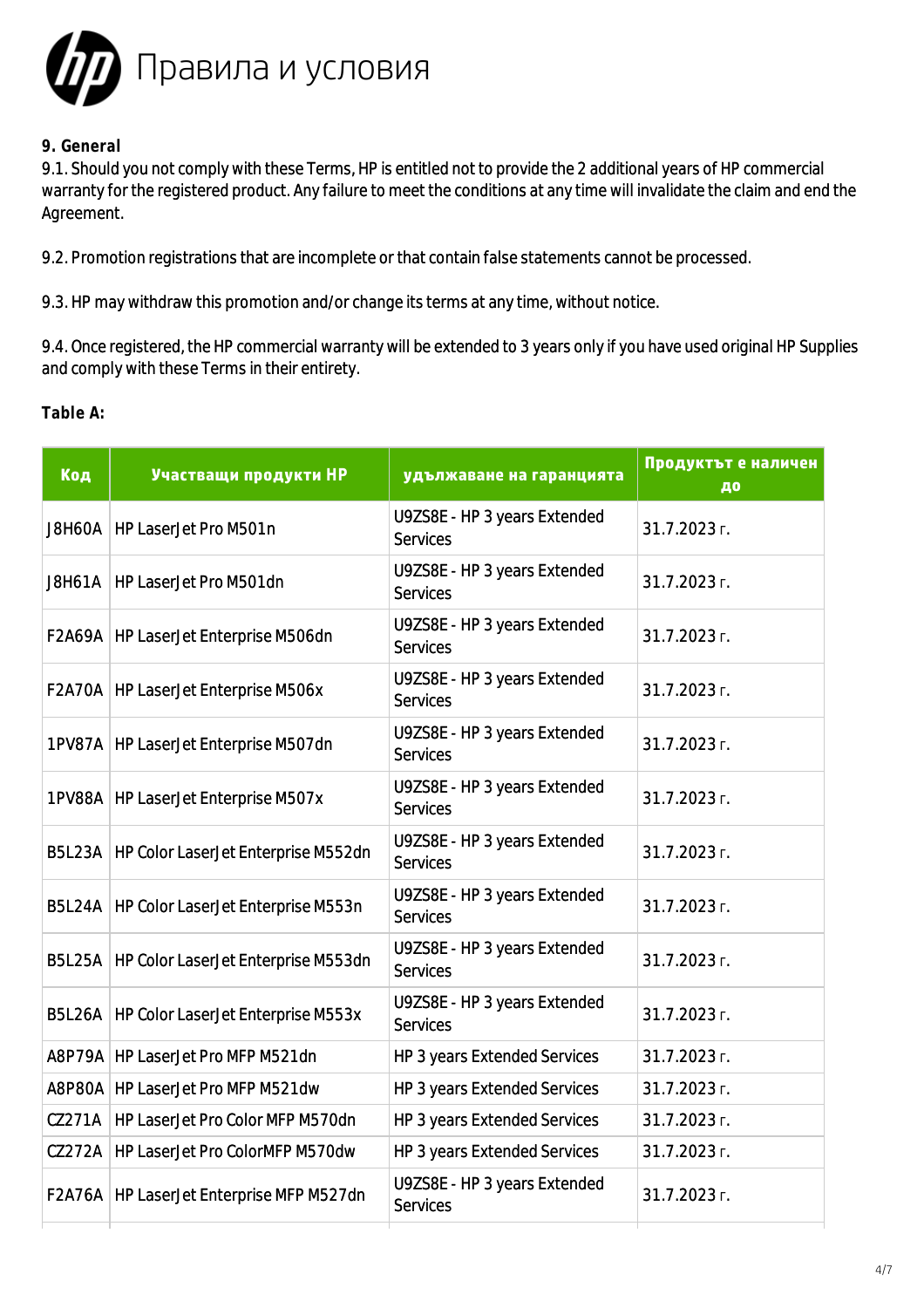

|               | F2A77A   HP LaserJet Enterprise MFP M527f      | U9ZS8E - HP 3 years Extended<br><b>Services</b> | 31.7.2023 г. |
|---------------|------------------------------------------------|-------------------------------------------------|--------------|
| F2A81A        | HP LaserJet Enterprise Flow MFP<br>M527c       | U9ZS8E - HP 3 years Extended<br><b>Services</b> | 31.7.2023 г. |
| 1PV66A        | HP LaserJet Enterprise Flow MFP<br>M528c       | U9ZS8E - HP 3 years Extended<br><b>Services</b> | 31.7.2023 г. |
|               | 1PV64A   HP LaserJet Enterprise MFP M528dn     | U9ZS8E - HP 3 years Extended<br><b>Services</b> | 31.7.2023 г. |
|               | 1PV65A   HP LaserJet Enterprise MFP M528f      | U9ZS8E - HP 3 years Extended<br><b>Services</b> | 31.7.2023 г. |
|               | 1PV67A   HP LaserJet Enterprise MFP M528z      | U9ZS8E - HP 3 years Extended<br><b>Services</b> | 31.7.2023 г. |
| <b>B5L46A</b> | HP Color LaserJet Enterprise MFP<br>M577dn     | U9ZS8E - HP 3 years Extended<br><b>Services</b> | 31.7.2023 г. |
| <b>B5L47A</b> | HP Color LaserJet Enterprise MFP<br>M577f      | U9ZS8E - HP 3 years Extended<br><b>Services</b> | 31.7.2023 г. |
| <b>B5L54A</b> | HP Color LaserJet Enterprise Flow MFP<br>M577c | U9ZS8E - HP 3 years Extended<br><b>Services</b> | 31.7.2023 г. |
|               | K0Q14A   HP LaserJet Enterprise M607n          | U9ZS8E - HP 3 years Extended<br><b>Services</b> | 31.7.2023 г. |
|               | K0Q15A   HP LaserJet Enterprise M607dn         | U9ZS8E - HP 3 years Extended<br><b>Services</b> | 31.7.2023 г. |
|               | K0Q17A   HP LaserJet Enterprise M608n          | U9ZS8E - HP 3 years Extended<br><b>Services</b> | 31.7.2023 г. |
|               | K0Q18A   HP LaserJet Enterprise M608dn         | U9ZS8E - HP 3 years Extended<br><b>Services</b> | 31.7.2023 г. |
|               | K0Q19A   HP LaserJet Enterprise M608x          | U9ZS8E - HP 3 years Extended<br><b>Services</b> | 31.7.2023 г. |
|               | K0Q21A   HP LaserJet Enterprise M609dn         | U9ZS8E - HP 3 years Extended<br><b>Services</b> | 31.7.2023 г. |
|               | K0Q22A   HP LaserJet Enterprise M609x          | U9ZS8E - HP 3 years Extended<br><b>Services</b> | 31.7.2023 г. |
|               | 7PS84A   HP LaserJet Enterprise M611dn         | U9ZS8E - HP 3 years Extended<br><b>Services</b> | 31.7.2023 г. |
|               | 7PS86A   HP LaserJet Enterprise M612dn         | U9ZS8E - HP 3 years Extended<br><b>Services</b> | 31.7.2023 г. |
| J7Z98A        | HP Color LaserJet Enterprise M652n             | U9ZS8E - HP 3 years Extended<br><b>Services</b> | 31.7.2023 г. |
| J7Z99A        | HP Color LaserJet Enterprise M652dn            | U9ZS8E - HP 3 years Extended<br><b>Services</b> | 31.7.2023 г. |
|               |                                                |                                                 |              |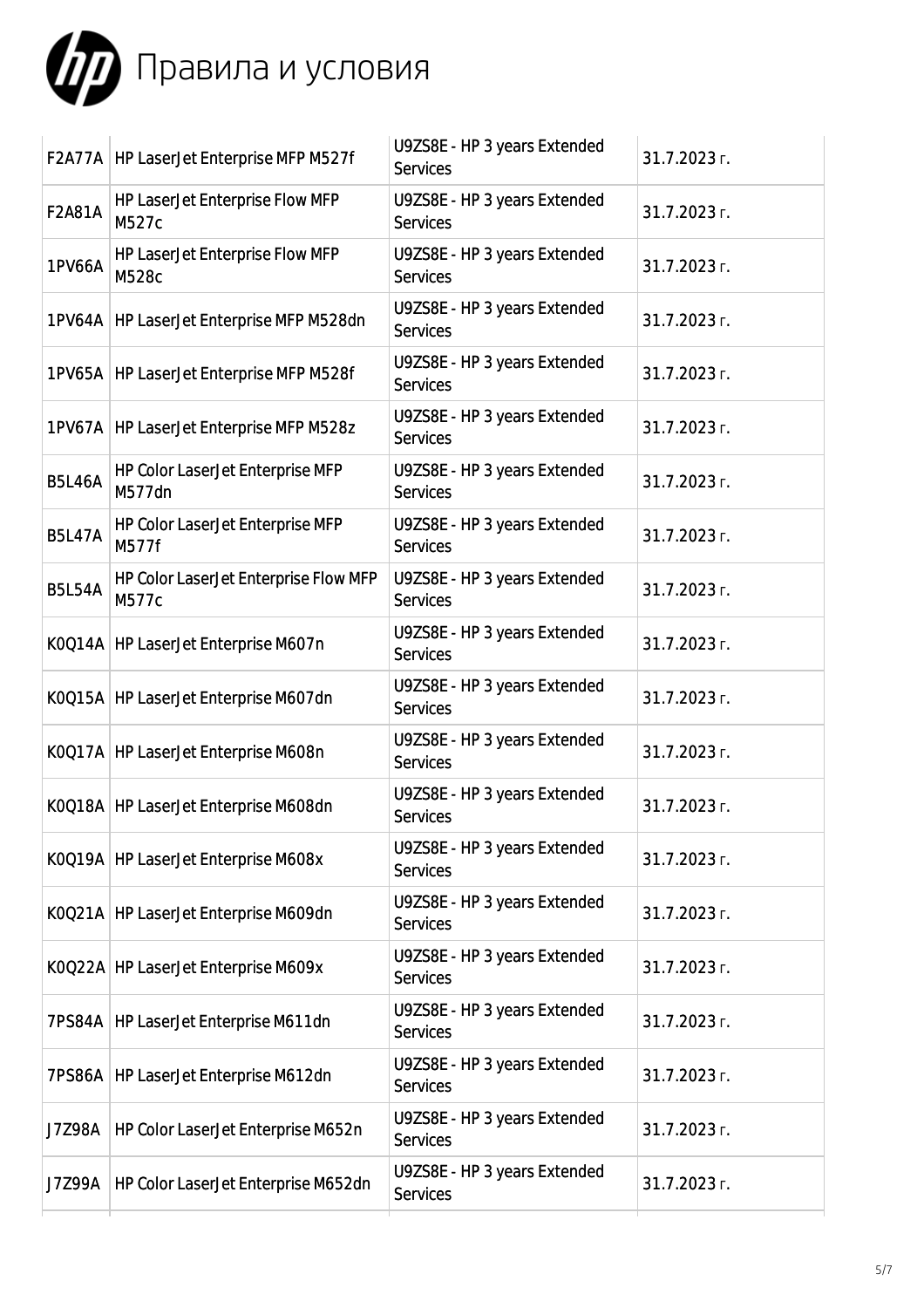

| J8A04A        | HP Color LaserJet Enterprise M653dn            | U9ZS8E - HP 3 years Extended<br><b>Services</b> | 31.7.2023 г. |
|---------------|------------------------------------------------|-------------------------------------------------|--------------|
| <b>J8A05A</b> | HP Color LaserJet Enterprise M653x             | U9ZS8E - HP 3 years Extended<br><b>Services</b> | 31.7.2023 г. |
| J8J63A        | HP LaserJet Enterprise MFP M631dn              | U9ZS8E - HP 3 years Extended<br><b>Services</b> | 31.7.2023 г. |
| J8J64A        | HP LaserJet Enterprise Flow MFP<br>M631h       | U9ZS8E - HP 3 years Extended<br><b>Services</b> | 31.7.2023 г. |
| J8J65A        | HP LaserJet Enterprise MFP M631z               | U9ZS8E - HP 3 years Extended<br><b>Services</b> | 31.7.2023 г. |
| <b>J8J70A</b> | HP LaserJet Enterprise MFP M632h               | U9ZS8E - HP 3 years Extended<br><b>Services</b> | 31.7.2023 г. |
| <b>J8J71A</b> | HP LaserJet Enterprise MFP M632fht             | U9ZS8E - HP 3 years Extended<br><b>Services</b> | 31.7.2023 г. |
| J8J72A        | HP LaserJet Enterprise Flow MFP<br>M632z       | U9ZS8E - HP 3 years Extended<br><b>Services</b> | 31.7.2023 г. |
|               | 7PS97A   HP LaserJet Enterprise MFP M635h      | U9ZS8E - HP 3 years Extended<br><b>Services</b> | 31.7.2023 г. |
|               | 7PS98A   HP LaserJet Enterprise MFP M635fht    | U9ZS8E - HP 3 years Extended<br><b>Services</b> | 31.7.2023 г. |
| 7PS99A        | HP LaserJet Enterprise Flow MFP<br>M635z       | U9ZS8E - HP 3 years Extended<br><b>Services</b> | 31.7.2023 г. |
|               | 7PT00A   HP LaserJet Enterprise MFP M636fh     | U9ZS8E - HP 3 years Extended<br><b>Services</b> | 31.7.2023 г. |
| 7PT01A        | HP LaserJet Enterprise Flow MFP<br>M636z       | U9ZS8E - HP 3 years Extended<br><b>Services</b> | 31.7.2023 г. |
| <b>J8A10A</b> | HP Color LaserJet Enterprise MFP<br>M681dh     | U9ZS8E - HP 3 years Extended<br><b>Services</b> | 31.7.2023 г. |
| 7ZU78A        | HP Color LaserJet Enterprise M555dn            | U9ZS8E - HP 3 years Extended<br><b>Services</b> | 31.7.2023 г. |
| <b>J8A11A</b> | HP Color LaserJet Enterprise MFP<br>M681f      | U9ZS8E - HP 3 years Extended<br><b>Services</b> | 31.7.2023 г. |
| <b>J8A13A</b> | HP Color LaserJet Enterprise Flow MFP<br>M681z | U9ZS8E - HP 3 years Extended<br><b>Services</b> | 31.7.2023 г. |
| 7ZU79A        | HP Color LaserJet Enterprise M555x             | U9ZS8E - HP 3 years Extended<br><b>Services</b> | 31.7.2023 г. |
| <b>J8A17A</b> | HP Color LaserJet Enterprise Flow MFP<br>M682z | U9ZS8E - HP 3 years Extended<br><b>Services</b> | 31.7.2023 г. |
| 7ZU81A        | HP Color LaserJet Enterprise M554dn            | U9ZS8E - HP 3 years Extended<br><b>Services</b> | 31.7.2023 г. |
|               |                                                |                                                 |              |